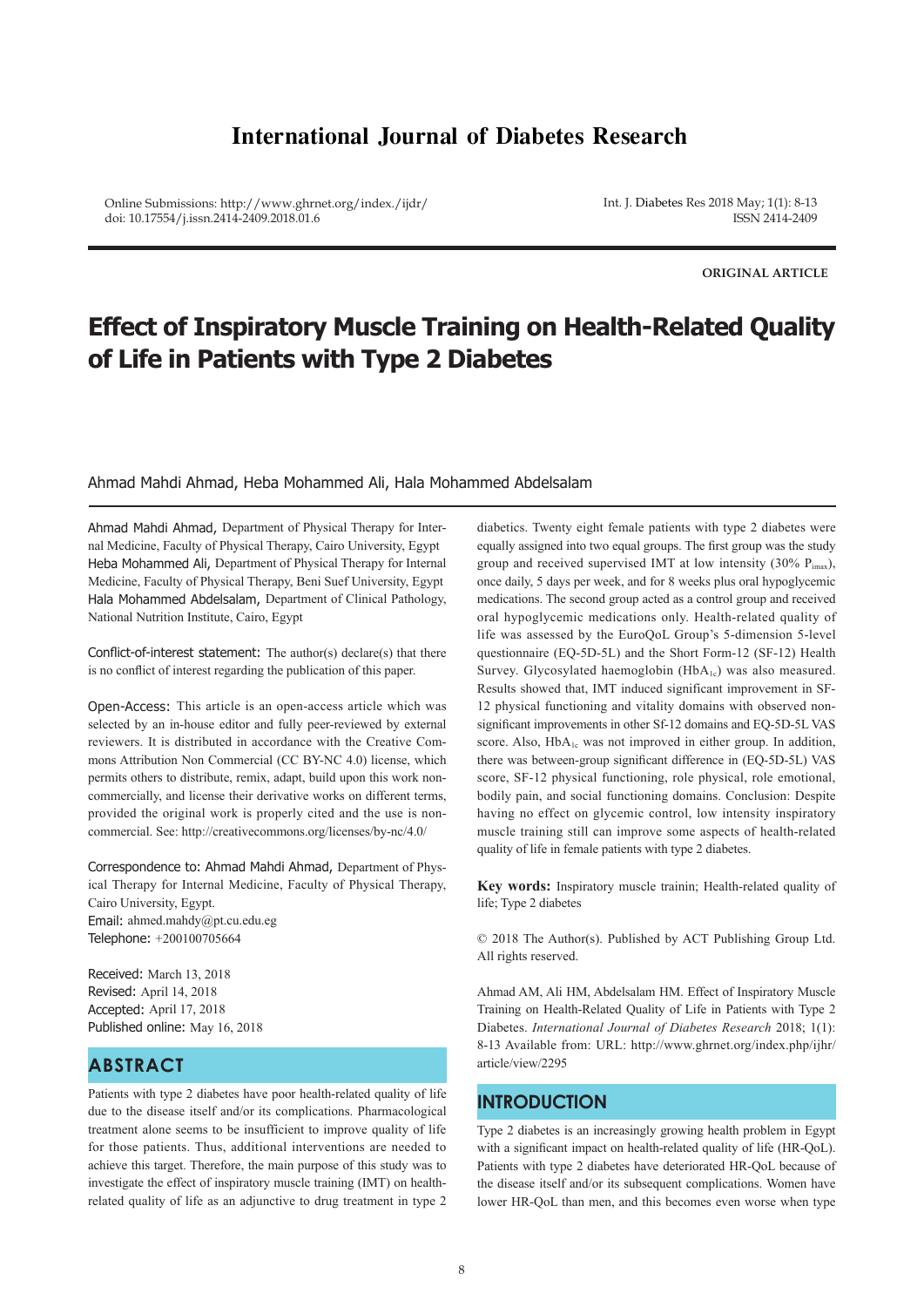2 diabetes coexists with other chronic illness<sup>[1,2]</sup>. Thus, quality of life for patients with type 2 diabetes should receive more attention, and improved health-related quality of life in those patients should be the ultimate goal of diabetic management plan.

 The routine management plan of type 2 diabetes focuses mainly on pharmacological treatment. However, many patients with type 2 diabetes have poor quality of life despite being on a regular pharmacological therapy. Thus, it seems that medications alone are not enough to produce a remarkable improvement in quality of life for those patients and complementary interventions are needed to produce a noticeable effect.

 Inspiratory muscle training (IMT) seems to be an appealing intervention in this regard as it has proved to be effective in improving quality of life in patients with chronic obstructive pulmonary disease<sup>[3-7]</sup>, in patients with heart failure<sup>[8-10]</sup>, and in patients with chronic kidney disease<sup>[11]</sup>. Nevertheless, in patients with type 2 diabetes, IMT has been studied for outcomes other than health-related quality of life in a number of studies<sup>[12-15]</sup>. IMT improved inspiratory muscle function<sup>[12]</sup>, and acutely reduced blood glucose<sup>[13,14]</sup>, but failed to induce long term reduction in blood glucose levels or changes in blood lipids[15]. Thus, it appears that the effect of IMT on health-related quality of life (HR-QoL) still has not been investigated in type 2diabetes. Therefore, the main purpose of this study was to investigate the effect of IMT, as a complementary intervention to drug therapy; on health-related quality of life (HR- $\text{OoL}$ ), and glycosylated haemoglobin (HbA<sub>1c</sub>) as well, in type 2 diabetic females. The results of this study may help efforts directed to improving quality of life for those patients.

# **SUBJECTS AND METHODS**

#### **Ethical considerations**

The protocol of this study was approved by the Ethics Committee of Scientific Research at the Faculty of Physical Therapy, Cairo University. Written consents were obtained from patients before the beginning of the study.

# **SUBJECTS**

Twenty eight female patients with type 2 diabetes were recruited for this research by referral from the Outpatient Clinic of Diabetes in Omm El Misryeen Hospital, Giza, Egypt. Inclusion criteria included type 2 diabetics, female patients, patients from 30- 55 years old, overweight ( $BMI > 25$  Kg/m<sup>2</sup>) and obese ( $BMI > 15$ 30 Kg/m2 ) patients, and type 2 diabetic patients on regular oral hypoglycemic medications. Inclusion criteria also comprised patients with controlled HbA<sub>1c</sub> (i.e.  $\leq$  7%), and patients with uncontrolled  $HbA_{1c}$  (i.e. 7-10%) but still being on their medications. Exclusion criteria included type 1 diabetes, male patients, female smokers, type 2 diabetic patients under current insulin therapy, pregnancy, pre-diabetics, patients with other metabolic or hormonal disorder, patients with pulmonary disease, patients with heart failure, or patients with chronic kidney disease. Eligible patients were equally divided into two groups; an IMT group (*n* = 14), and a control group  $(n = 14)$ . IMT group received routine pharmacological treatment plus IMT; twelve patients underwent supervised IMT program, while two patients received unsupervised IMT at home. The compliance of patients to the home IMT was checked by telephone calls. The control group received the routine pharmacological treatment only. Twenty six patients completed the study as two patients had dropped out from IMT group.

# **METHODS**

#### **1. Measurements**

#### **1.1 Demographic and anthropometric measures**

Patients' ages were obtained. Body weight (BW) and height were measured by weight and height scale. Body mass index (BMI) was calculated according to this formula: BMI ( $Kg/m^2$ ) = BW/ height in meter squared<sup>[16].</sup>

#### **1.2 Maximal Inspiratory Pressure (Pimax)**

Pimax was simply measured by an aneroid manometer gauge connected to a tube. A nose clip was used and the patient was instructed to seal the lips tightly around the tube, and to breathe in as deeply as possible. The manometer recorded the negative pressure generated which represented the maximal inspiratory pressure for the patient[17-20].

#### **1.3 Health-related quality of life (primary outcome)**

Health-related quality of life (HRQoL) was assessed by two questionnaires.

### **1.3.1 The EuroQoL Group's 5-dimension 5-level questionnaire**  *(EQ-5D-5L )*

The EuroQol five-dimension questionnaire (EQ-5D) is a standardized questionnaire produced by the EuroQol Group to provide an easy, uncomplicated and collective assessment of health for clinical evaluation. The Arabic version of EQ-5D-5L was obtained from the author (i.e. the EuroQol Group) [21].

 The EQ-5D-5L comprises two pages: one page contains five dimensions with five answer levels, and the other page contains visual analog scale (VAS) of the patient's overall health. The VAS is a continuous response scale that ranges from 0 (worst state) to 100 (best state).All patients reported their perception of their general health state before and after the intervention by selecting a point on this scale<sup>[22].</sup>

#### **1.3.2 The Short Form-12 (SF-12) Health Survey**

The SF-12® Health Survey is a 12-item short questionnaire developed from the widely used SF-36 and covers the same domains of health outcomes as SF-36 but with answer choices that cover wider range of health states. The Arabic SF-12 version was used<sup>[23]</sup>, and reversed scoring was done for four items so that all SF-12 domains are scored that a higher score indicates a better health state<sup>[24,25]</sup>. For all measurements, scores were transformed linearly to scales ranging from 0 to100, with 0 indicating maximal impairment and 100 indicating no impairment<sup>[26]</sup>. The SF-12 was administered to the patients before and after the intervention to assess patient's physical, emotional, and social aspects; mental health, bodily pain and vitality from the patient's perspective.

#### **1.4 Glycosylated haemoglobin (HbA1c) (Secondary outcome)**

Venous blood samples were collected from patients before and after the study. Biotecnica Instrument diagnostic kits and biochemistry auto analyzer (BT-1500,Biotecnica Instrument, Italy) were used for analysis of HbA<sub>1c</sub>.

#### **2. Treatment intervention**

The treatment sessions were conducted in the Outpatient Diabetes Clinic at Omm El-Misryeen Hospital, Giza, Egypt. Inspiratory muscle exercise training (IMT) protocol was the same as the previously published data<sup>[15]</sup>. Threshold inspiratory muscle training device was used (Threshold IMT®, Koninklijke Philips Electronics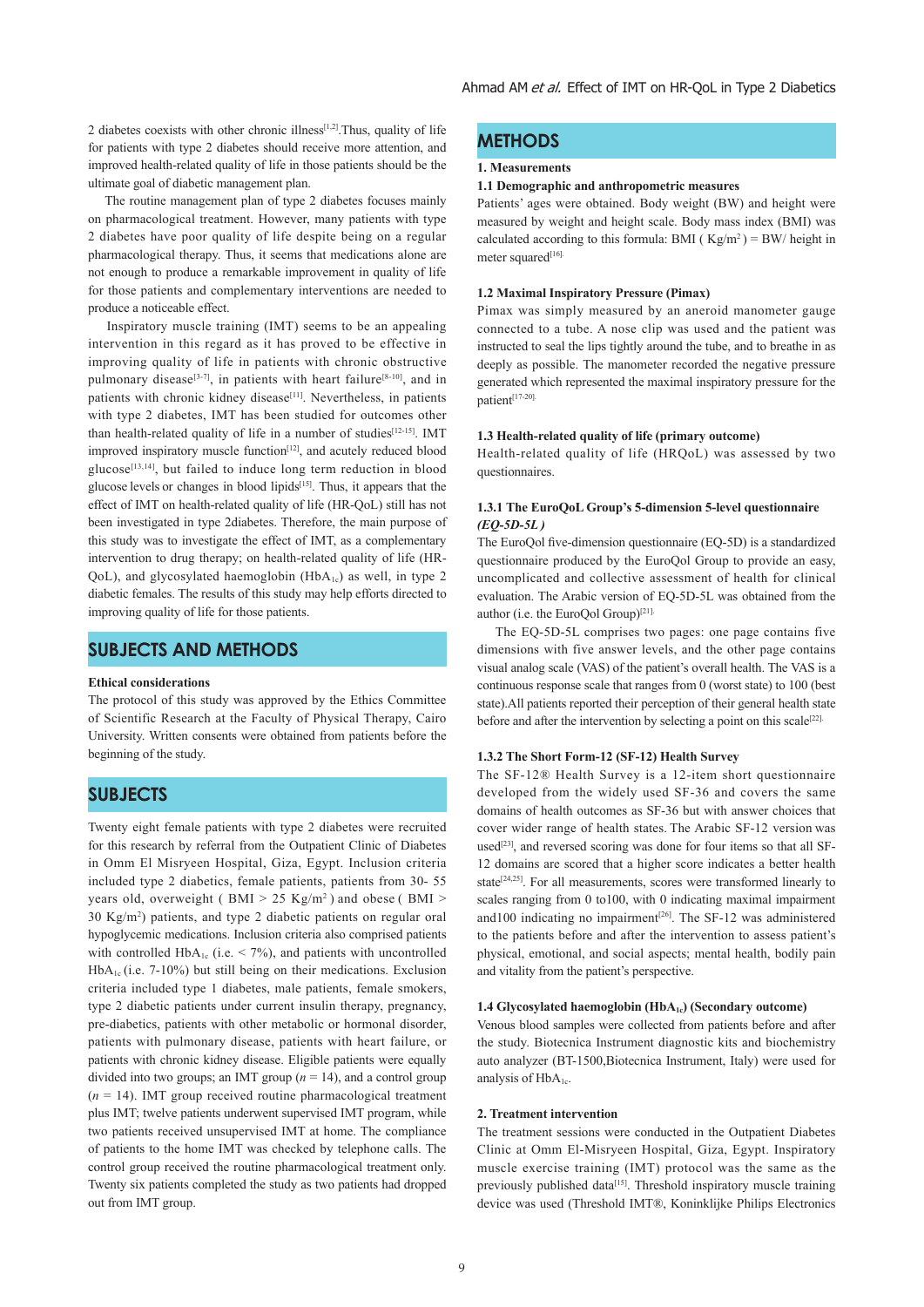#### Ahmad AM et al. Effect of IMT on HR-OoL in Type 2 Diabetics

N.V., China). The intensity of inspiratory exercises was set at 30% Pimax. IMT duration was 10-15 min/session in the first two weeks, 15-20 min/session for the next three weeks, and for 20-25 min/session till the end of the study. The IMT session comprised 5-8 sets with 20-30 breaths per set and 2 min rest inbetween.IMT was practiced once daily, 5 days/ week, and for 8 weeks. IMT was supervised for all patients in the study group except for two patients who were practicing IMT at home and were followed up by telephone calls. The patients were instructed to perform IMT through deep breathing<sup>[27]</sup>.

#### **3. Statistical analysis**

First, the normal distribution of data was assessed by Shapiro-Wilk normality test<sup>[28]</sup>. In regard with age, body weight, BMI, and duration of diabetes; unpaired t test was used to compare their values between the two groups at baseline. In regard with HbA1c, EQ-5D-5L (VAS) score, and SF-12 domains; Mann-Whitney U test was used to statistically compare data between the two groups at baseline and after the intervention. Wilcoxon Signed-Rank test was used to statistically analyze the data before and after the intervention within each group. For all tests, values of  $p \le 0.05$  were considered as statistically significant. Statistical analysis was done using Statistical Social Science and Graph Pad Prism software.

# **RESULTS**

As shown in table 1, there was no significant difference between the two groups in any of the measured variables at baseline. As

**Table 1** Baseline patients' characteristics.

shown in table 2, there was within-group significant difference in SF-12 physical functioning and vitality domains in the study group and a significant increase of HbA1c in the control group after the intervention. In addition, there was between-group significant difference in EQ-5D-5L VAS score, SF-12 physical functioning, role physical, role emotional, bodily pain, and social function domains.

# **DISCUSSION**

To our knowledge, this study is the first study that investigates the effect of IMT on health –related quality of life (HR-QoL) in type 2 diabetic patients. The main findings in this research are that IMT had induced significant improvement in SF-12 physical functioning and vitality domains, as well as observed improvements in EQ-5D-5L VAS score, SF-12 role physical, bodily pain, role emotional, and social functioning domains in female patients with type 2 diabetes. Upon comparison between the two groups, the observed improvements in these variables in the study group had succeeded to be significantly different from those in the control group. These observations may pay attention to a new role of IMT in type 2 diabetes patients' population, aiding efforts that seek a better healthy life for those patients.

 In regard with HR-QoL, similarly to our results; Dall'Ago *et al*[8], have demonstrated that IMT (at 30% Pimax for 12 weeks) induced a significant improvement in quality of life in patients with heart failure compared to the control group. Also, Soares *et al*<sup>[29]</sup>, have shown that inspiratory muscle training at 30% of Pimax had improved quality of life (QoL) in patients receiving haemodialysis.

| Variable                            | Control group $(n = 14)$             | Study group $(n = 14)$ | $P$ value            |
|-------------------------------------|--------------------------------------|------------------------|----------------------|
| Age (Years)                         | $44.00 \pm 6.97$                     | $42.36 \pm 5.58$       | $\pm 0.497$          |
| Body weight (Kg)                    | $89.21 \pm 12.98$                    | $84.57 \pm 13.07$      | $\pm 0.354$          |
| BMI(Kg/m2)                          | $37.10 \pm 5.22$                     | $34.55 \pm 4.61$       | $\pm 0.182$          |
| Duration of DM (yrs)                | $2.9 \pm 3.36$                       | $3.9 \pm 3$            | $\pm 0.386$          |
| HbA1c $(\%)$                        | $\vert 6.63 \vert (5.7 - 7.3) \vert$ | $6.68(5.9 - 7.2)$      | $\blacksquare$ 0.802 |
| EQ-5D-5L Health State VAS Score (%) | $65(50-80)$                          | $75(57.5 - 86.25)$     | $\blacksquare$ 0.190 |
| SF-12 Physical Function Scale (%)   | $ 25(0 - 56.25) $                    | $50(18.75-50)$         | $\P 0.303$           |
| SF-12 Role Physical Scale (%)       | $ 0(0-100) $                         | $12.5(0 - 100)$        | $\blacksquare$ 0.522 |
| SF-12 Role Emotional Scale (%)      | $ 0(0 - 12.5) $                      | $50(0 - 100)$          | $\P$ 0.136           |
| SF-12 Bodily Pain Scale (%)         | $50(43.75 - 50)$                     | $50(43.75 - 56.25)$    | $\blacksquare$ 0.779 |
| SF-12 Mental Health Scale (%)       | $40(27.5 - 60)$                      | $50(47.5 - 80)$        | $\blacksquare$ 0.207 |
| SF-12 Vitality scale (%)            | $ 20(0 - 45) $                       | $40(20-45)$            | $\blacksquare$ 0.368 |
| SF-12 Social Function Scale (%)     | $25(25 - 75)$                        | $62.5(25-100)$         | $\boxed{\P}$ 0.167   |

The data are expressed as means  $\pm$  SD and medians and 25th-75th percentiles.  $\pm$ = P value from Unpaired t-test.  $\P =$  P value from Mann-Whitney U test. MI = Body mass index; HBA1c = Glycosylated haemoglobin; EQ-5D-5L = The EuroQoL Group's 5-dimension 5-level questionnaire, VAS=Visual analogue scale. SF-12: The short form-12 questionnaire.

**Table 2** Comparisons within each group & between the two groups after the intervention.

| $\sim$                            |                                      |                        |                         |                        |                           |                          |
|-----------------------------------|--------------------------------------|------------------------|-------------------------|------------------------|---------------------------|--------------------------|
| <b>Variables</b>                  | Control group $(n = 14)$             |                        |                         | Study group $(n = 12)$ |                           |                          |
|                                   | Pre                                  | $\vert$ Post           |                         | Pre                    | Post                      |                          |
| HBA1c%                            | $\vert 6.63 \vert (5.7 - 7.3) \vert$ | $[7.2 (6.4 - 8.16)^*]$ | $110.78 \pm 1.43$       | $[7.03(5.7 - 7.26)]$   | $ 7.65(6.85 - 8.5) $      | $\uparrow$ 0.93 ± 1.77   |
| EO-5D-5L Health state VA Sscore % | $ 65(50-80) $                        | $ 60(50 - 72.5) $      | $\uparrow$ 0.71 ± 14.78 | $ 75(52.5 - 88.75) $   | $ 80(71.9 - 83.75)$       | $\uparrow$ 6.89 ± 18.11  |
| SF-12 physical Function Scale (%) | $ 25(0 - 56.25) $                    | $ 12.5(0 - 25) $       | $17.14 \pm 20.63$       | $ 50(25-50) $          | $[72.72 (50 - 93.75)^*$ § | $128.78 \pm 20.99$       |
| SF-12 Role Physica Scale (%)      | $ 0(0 - 100) $                       | $ 0(0-0) $             | $17.85 \pm 37.24$       | $ 12.5(0 - 100) $      | $ 100(18.18 - 100) $      | $\uparrow$ 28.97 ± 14.11 |
| SF-12 Role Emotional Scale (%)    | $ 0(0 - 12.5) $                      | $ 0(0-0) $             | $17.14 \pm 18.15$       | $ 25(0 - 100) $        | $ 50(0 - 100) $           | $\uparrow$ 8.33 ± 46.87  |
| SF-12 Bodily Pain Scale (%)       | $ 50(43.75 - 50) $                   | $ 37.5(0 - 50) $       | $12.5 \pm 23.51$        | $ 50(50 - 68.75) $     | $ 56.81(50 - 75) $        | $11.55 \pm 22.27$        |
| SF-12 Mental Health Scale (%)     | $ 40(27.5 - 60) $                    | $ 50(20-55) $          | $12.14 \pm 18.88$       | $ 50 (42.5 - 80) $     | $ 55(50 - 75.22) $        | $\uparrow$ 2.57 ± 24.56  |
| SF-12 Vitality Scale (%)          | $ 20(0 - 45) $                       | $ 40(20-60) $          | $\uparrow$ 8.57 ± 23.15 | $ 40(20-40) $          | $ 40 (40 - 75)^*$         | $\uparrow$ 15.90 ± 21.41 |
| SF-12 Social Function Scale (%)   | $ 25(25-75) $                        | $ 25(18.75-50) $       | $13.57 \pm 27.48$       | $(62.5 (31.25 - 100))$ | $75(75-100)$ \$           | $114.95 \pm 34.02$       |

The data are expressed as medians and 25th-75th percentiles as well as means ± SD. \* *p* < 0.05 significant difference within each group (Wilcogxon Signed-Rank Test). § *p* < 0.05 significant difference between study and control group (Mann-Whitney U test). Δ= Absolute (total) change, **↑** = increased, **↓**= decreased. HBA1c = Glycosylated haemoglobin; EQ-5D-5L = The EuroQoL Group's 5-dimension 5-level questionnaire, VAS=Visual analogue scale. SF-12: The short form-12 questionnaire.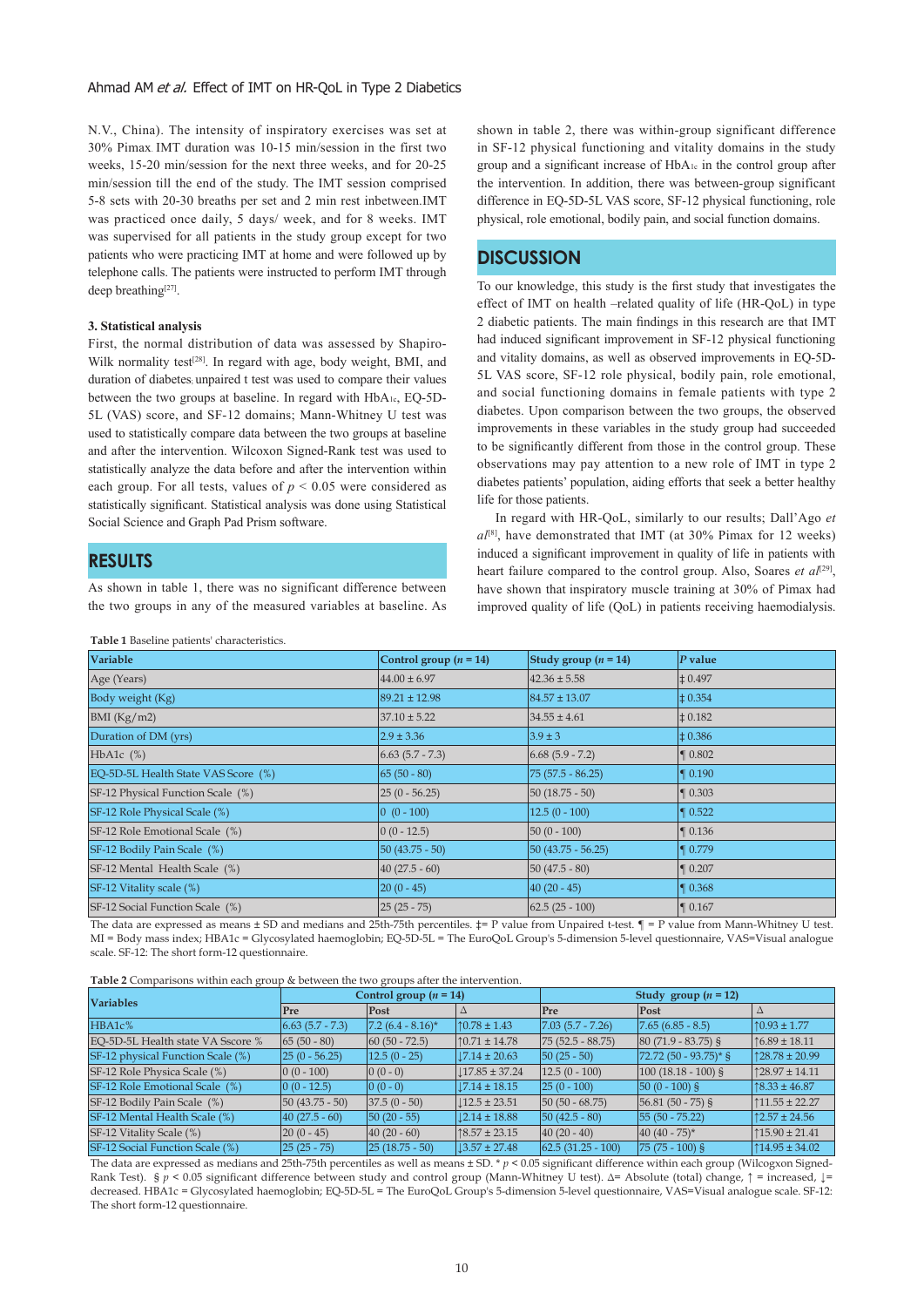The significant improvement in SF-12 physical functioning domain within IMT group and the significant between-group difference in SF-12 role physical domain and 5D-5L VAS score function could be attributed to; (1) decrease in breathlessness perception during daily physical activities. As IMT has consistently been found to reduce exertional dyspnea either in healthy or patients population<sup>[30]</sup>, (2) Another possible explanation could be improvements in inspiratory muscles strength and endurance with resultant improved performance of these muscles. This explanation can be supported by several studies<sup>[8,29,31-33]</sup>. The results of these studies showed that low intensity IMT (at 30% Pimax) increased inspiratory muscle strength and function in patients with heart failure<sup>[8]</sup>, in patients receiving haemodialysis<sup>[29]</sup>, in patients with metabolic syndrome<sup>[31]</sup>, in patients with COPD<sup>[32]</sup>, and in patients atrial fibrillation<sup>[33]</sup>. (3) Furthermore, a possible improvement in physical activity tolerance after IMT could represent additional explanation for our results. This could result in reduction in patients' difficulties and discomforts while performing activities of daily living. This explanation can also be supported by a number of studies<sup>[27,32-33]</sup>. These studies reported that IMT at low inspiratory loading had induced the following benefits: an increase in walking ability and 6 minutes walking distance compared to the control group in patients with sub-acute stroke $[27]$ , an increase in exercise tolerance measured by 12-minute walking test in patients with COPD<sup>[32]</sup>, and an increase in 6-minute walking distance in patients with atrial fibrillation<sup>[33]</sup>.

 The physiological mechanism beyond these explanations may be an enhanced O2 delivery to the working muscles of the patients during daily life physical activities with more recruitment of aerobic metabolism within the muscles. This in turn reduces skeletal muscle fatigability and increases patients' tolerance to physical activities. It has been reported that, IMT can induce enhancement in pulmonary oxygen uptake  $(VO<sub>2</sub>)$  dynamics as a consequence of reduction in inspiratory muscle fatigue and improvements in alveolar ventilation and diffusion<sup>[34]</sup>. Enhanced pulmonary oxygen uptake rate was found to be linked with concomitant improvements in oxygen delivery and utilization in skeletal muscles during physical activities via the cardiovascular system and transport processes within muscle tissue<sup>[35]</sup>. Thus, the net result would be more utilization of aerobic system with reduction in the fatigability of the limb muscles and increase time to exhaustion during patient's physical movements. This ultimately would lead to more easiness and comfort in performing daily living and social activities.

 In regard with glycemic control, it has been proved that an earlier review of HbA1c after 8 weeks was highly correlated and strongly predictive of 12-weeks  $HbA_{1c}$  levels<sup>[36]</sup>. Thus, analysis of  $HbA_{1c}$ after our 8-weeks intervention was of sufficient accuracy to explore glycemic control either in the control or in the study group. Our study has showed that, in the control group; there was a statistically significant elevation in  $HbA_{1c}$  after the intervention which indicated worse glycemic control of patients in this group. In the study group, there was also poor glycemic control after the intervention but did not reach statistically significant level; IMT was not able to reverse the hyperglycemia in type 2 diabetic women in this group as well. This finding was in accordance with what was reported by Ahmad *et al*<sup>[15]</sup>, who have shown that low intensity IMT was not able to reduce blood glucose levels in female patients with type 2diabetes. Also, similarly to this finding, Feriani *et al*[31], have also shown that IMT at 30% Pimax failed to reduce hyperglycemia in older women with metabolic syndrome. Furthermore, Silva *et al*<sup>[37]</sup>, have found that two months of IMT at 40% Pimax did not induce any significant improvement in glycemic control in older adults. Although IMT

could not improve glycemic control in our study, it is not surprising that IMT was able to improve some aspects of health-related quality of life for patients with type 2 diabetes despite their poor glycemic control. Because there is no evidence that an increased  $HbA_{1c}$  value is accordingly associated with a reduced quality of life in type 2 diabetic patients, and therefore a cause- effect relationship between a poor glycemic control and a low quality of life cannot be established. There are several studies investigated this issue<sup>[38-42]</sup>, all of which have reported no association between glycemic control and quality of life. That is, patients with poor glycemic control do not accordingly have a concomitant worse HR-QoL and vice versa. For example, Lau *et al*<sup>[41]</sup>, had conducted their research for 12 months and finally they concluded that a good glycemic control did not lead to a better physical HR-QoL. Furthermore, Riaz et al<sup>[42]</sup>, had reported that mental and physical aspects of SF-12 health survey were independent of glycemic control status in patients with diabetes.

 In conclusion, our study was the first one to shed light on a new and favorite role of the IMT, as a complementary intervention to drug therapy, in improving health-related quality of life in female patients with type 2 diabetics. Low intensity IMT can improve some aspects of health- related QoL independently from improvement in glycemic control. Being simply taught and easily practiced either supervised or unsupervised at home, IMT can be recommended to be a part of diabetic management plan for type 2 diabetics, particularly for female patients who could have personnel, social, cultural, or physical barriers to traditional physical exercise training. Future studies with larger sample size may be needed to confirm our results.

# **REFERENCES**

- Jain V, Shivkumar S, and Gup O. Health-Related Quality of Life (Hr-Qol) in Patients with Type 2 Diabetes Mellitus. *N Am J Med Sci* 2014; **6**: 96-101. [PMID: 24696831]; [DOI: 10.4103/1947- 2714.127752]
- 2. Trikkalinou A, Papazafiropoulou AK, Melidonis A. Type 2 diabetes and quality of life. *World J Diabetes* 2017; **8**: 120-9. [PMID: 28465788]; [DOI: 10.4239/wjd.v8.i4.120]
- 3. Kim MJ, Larson JL, Covey MK, Vitalo CA, Alex CG, Patel M. Inspiratory muscle training in patients with chronic obstructive pulmonary disease. *Nurs Res* 1993; **42**: 356-62. [PMID: 8247819]
- 4. Riera HS, Rubio TM, Ruiz FORamos PC, Otero D DC, Hernandez T, Castillo Gomez JE. Inspiratory muscle training in patients with COPD. *Chest* 2001; **120**: 748-56. [PMID: 11555505]
- 5. Covey MK, Larson JL, Wirtz SE, Berry JK, Pogue NJ, Alex CG, Patel M. High-intensity inspiratory muscle training in patients with chronic obstructive pulmonary disease and severely reduced function. *J Cardiopulm Rehabil* 2001; **21**: 231-40. [PMID: 11508185]
- 6. Beckerman M, Magadle R, Weiner M, Weiner P. The effects of 1 year of specific inspiratory muscle training in patients with COPD. *Chest* 2005; **128**: 3177-83. [PMID: 16304259]; [DOI: 10.1378/ chest.128.5.3177]
- 7. Hill K, Jenkins SC, Philippe DL, Cecins N, Shepherd KL, Green DJ, *et al* High-intensity inspiratory muscle training in COPD. *Eur Respir J* 2006; **27**: 1119-28. [PMID: 16772388]; [DOI: 10.1183/09031936.06.00105205]
- 8. Dall'Ago PGR, Chiappa H, Guths R, Stein JP. Ribeiro. Inspiratory muscle training in patients with heart failure and inspiratory muscle weakness: a randomized trial. *J Am Coll Cardiol* 2006; **47**: 757-63. [PMID: 16487841]; [DOI: 10.1016/j.jacc.2005.09.052]
- 9. Bosnak-Guclu M, Arikan H, Savci S, Inal-Ince D, Tulumen E, Aytemir K, *et al* Effects of inspiratory muscle training in patients with heart failure. *Respir Med* 2011; **105**: 1671-81. [PMID: 21621993]; [DOI: 10.1016/j.rmed.2011.05.001]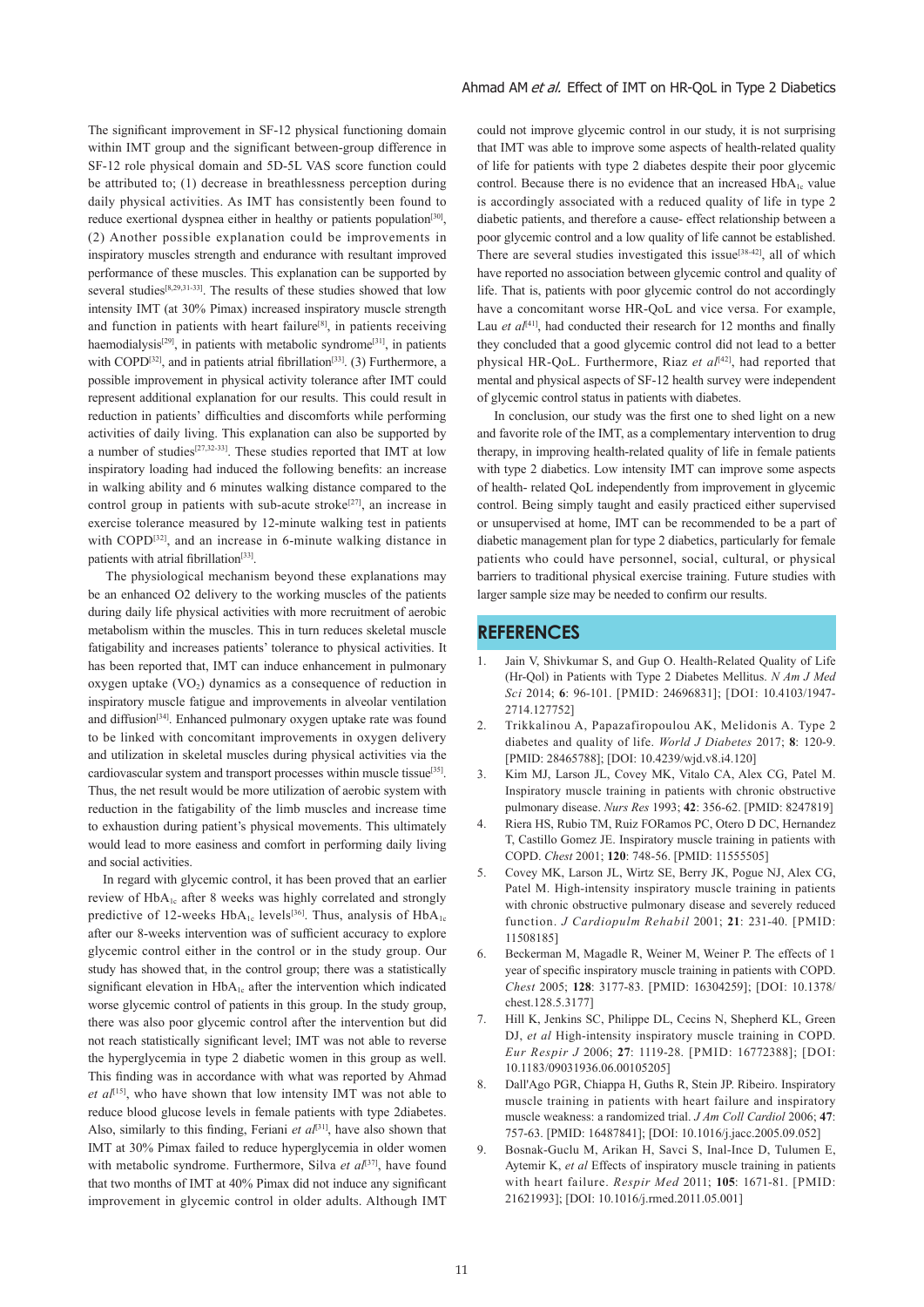- 10. Palau P, Dominguez E, Nunez E, Schmid JP, Vergara P, Ramon JM, *et al* Effects of inspiratory muscle training in patients with heart failure with preserved ejection fraction. *Eur J Prev Cardiol* 2014; **21**: 1465-73. [PMID: 23864363]; [DOI: 10.1177/2047487313498832]
- 11. de Medeiros AIC, Fuzari HKB, Rattesa C, Brandão DC, de MeloMarinho PE. Inspiratory muscle training improves respiratory muscle strength, functional capacity and quality of life in patients with chronic kidney disease: a systematic review. *Journal of Physiotherapy* 2017; **63**: 76-83. [PMID: 28433237 ]; [DOI: 10.1016/j.jphys.2017.02.016]
- 12. Corrêa AP, Ribeiro JP, Balzan FM, Mundstock L, Ferlin EL, Moraes RS. Inspiratory muscle training in type 2 diabetes with inspiratory muscle weakness. *Med Sci Sports Exerc*  2011; **43**: 1135-1141. [PMID: 21200342]; [DOI: 10.1249/ MSS.0b013e31820a7c12]
- 13. Correa AP, Figueira FR, Umpierre D, Casali KR, Schaan B D. Inspiratory muscle loading: a new approach for lowering glucose levels and glucose variability in patients with Type 2 diabetes. *Diabet Med* 2015; **32**: 1255-7. [PMID: 25970646]; [DOI: 10.1111/ dme.12798]
- 14. Correa AP, Antunes CF, Figueira FR, de Castro MA, Schaan BD. Effect of acute inspiratory muscle exercise on blood flow of resting and exercising limbs and glucose levels in type2 diabetes. *PLoS ONE* 2015; **10**: e012384. [DOI: 10.1371/journal. pone.0121384]
- 15. Ahmad AM, Abdelsalam HM, Lotfy AO. Effect of Inspiratory Muscle Training on Blood Glucose Levels and Serum lipids in female patients with type 2 diabetes. *International Journal of ChemTech Research* 2017; **10**: 703-9.
- 16. Housh TJ, Cramer JT,Joseph PW, Beck TW, Johnson GO. Laboratory Manual for Exercise Physiology, Exercise Testing, and Physical Fitness. New York : Routledge, Tylor & Francis Group; 2017. p. 322.
- 17. Gullo A. Anaesthesia, Pain, Intensive Care, and Emergency Medicine; Critical care medicine. Italia: Springer-Verlag, 2001. p. 266.
- 18. Pryor JA, Prasad AS. Physiotherapy for Respiratory and Cardiac Problems: Adults and Paediatrics, 4th ed. China: Churchill Livingstone, 2008. P. 64.
- 19. Beachey W. Respiratory care, anatomy, and physiology: Foundations for clinical practice, 3rd ed. Canada: Elsevier Mosby, 2013. p. 51.
- 20. Persing G. Respiratory care exam review,4th ed. USA: Elsevier; 2016. P. 185.
- 21. The EuroQol Group. EuroQol-a new facility for the measurement of health-related quality of life. *Health Policy* 1990; 16: 199-208. [PMID: 10109801]
- 22. Herdman M, Gudex C, Lloyd A, Janssen M, Kind P, Parkin D, *et al*, Development and preliminary testing of the new five-level version of EQ-5D (EQ-5D-5L). *Qual Life Res* 2011; **20**: 1727-36. [PMID: 21479777]; [DOI: 10.1007/s11136-011-9903-x]
- 23. Al-Shehri AH, Taha AZ, Bahnassy AA, Salah M. Health-related quality of life in type 2 diabetic patients. *Ann Saudi Med* 2008; 28: 352–360. [PMID: 18779640]
- 24. Ware JJr, Kosinski M, Keller SD. A 12-Item short-form health survey: Construction of scales and preliminary tests of reliability and validity. *Medical Care* 1996, **34**: 220-33. [PMID: 8628042]
- 25. Michalos AC: Short Form 12 Health Survey (SF-12). Encyclopedia of Quality of Life and Well-Being Research. Springer Science+ Buisiness, 2014. p. 5954-57.
- 26. DE Albuquerque IM, Rossonic S, Cardoso DM, Paiva DN, Fregonezi G. Effects of short inspiratory muscle training on inspiratory muscle strength and functional capacity in physically active elderly: A quasi-experimental study. European *Journal of Physiotherapy* 2013; Early online: 1-7. [DOI: 10.3109/21679169.2013.764925]
- 27. Jung KM, Bang DH. Effect of inspiratory muscle training on respiratory capacity and walking ability with subacute stroke patients: a randomized controlled pilot trial. *J PhysTher Sci* 2017; **29**: 336-39. [PMID: 28265169]; [DOI: 10.1589/jpts.29.336]
- 28. Shapiro SS, Wilk MB. Analysis of variance test for normality (complete samples). *Biometrika* 1965; **52**: 591-611. [https://doi. org/10.1093/biomet/52.3-4.591]
- 29. Soares V, Vieira MF, Bizinotto T, Silva MS. Influência do treinamento muscular inspiratóriosobre a funçãorespiratória e qualidade de vida de pacientes com Doença Renal CrônicaemHemodiálise e a relação com a composição corporal e com a capacidadeaeróbia. *Tese de Doutorado* 2014; 1-135.
- 30. Ramsook AH, Molgat-Seon Y, Schaeffer MR, Wilkie SS, Camp PG, Reid WD, *et al* Effects of inspiratory muscle training on respiratory muscle electromyography and dyspnea during exercise in healthy men. *J Appl Physiol* 2017; **122**: 1267-75. [PMID: 28255085]; [DOI: 10.1152/japplphysiol.00046.2017]
- 31. Feriani DJ, Coelho HJ Júnior, Scapini KB, de Moraes OA, Mostarda C, Ruberti OM, *et al* Effects of inspiratory muscle exercise in the pulmonary function, autonomic modulation, and hemodynamic variables in older women with metabolic syndrome. *J Exerc Rehabil* 2017; **13**: 218-26. [PMID: 28503537]; [DOI: 10.12965/jer.1734896.448]
- 32. Larson JL, Kim MJ, Sharp JT, Larson DA. Inspiratory muscle training with a pressure threshold breathing device in patients with chronic obstructive pulmonary disease. *Am Rev Respir Dis* 1988; **138**: 689-96. [PMID: 3202422]; [DOI: 10.1164/ ajrccm/138.3.689]
- 33. Zeren M, Demir R, Yigit Z, Gurses HN. Effects of inspiratory muscle training on pulmonary function, respiratory muscle strength and functional capacity in patients with atrial fibrillation: a randomized controlled trial. *ClinRehabil* 2016; **30**: 1165-74. [PMID: 26817809]; [DOI: 10.1177/0269215515628038]
- 34. Bailey SJ, Romer LM, Kelly J, Wilkerson DP, DiMenna FJ, Jones AM. Inspiratory muscle training enhances pulmonary O(2) uptake kinetics and high-intensity exercise tolerance in humans. *J Appl Physiol* 2010; **109**: 457-68. [PMID: 20507969]; [DOI: 10.1152/ japplphysiol.00077.2010]
- 35. Lai N, Camesasca M, Saidel GM, Dash RK, Cabrera ME. Linking pulmonary oxygen uptake, muscle oxygen utilization and cellular metabolism during exercise. *Ann Biomed Eng* 2007; **35**: 956-68. [PMID: 17380394]; [DOI: 10.1007/s10439-007-9271-4]
- 36. Hirst JA, Stevens RJ, Farmer AJ. Changes in HbA1c Level over a 12-Week Follow-up in Patients with Type 2 Diabetes following a Medication Change. *PLoS ONE* 2014; **9**: e92458. [DOI: 10.1371/ journal.pone.0092458]
- 37. Silva MS, Ramos LR, Tufik S, Togeiro SM, Lopes GS. Influence of Inspiratory Muscle Training on Changes in Fasting Hyperglycemia in the Older Adult. *J Diabetes Sci Technol* 2015; **9**: 1352–3. [PMID: 26251371]; [DOI: 10.1177/1932296815599006]
- 38. Weinberger M, Kirkman MS, Samsa GP, Cowper PA, Shortliffe EA, Simel DL, *et al*, The relationship between glycemic control and health-relation quality of life in patients with non- insulindependet diabetes mellitus. *Med Cre* 1994; **32**: 1173-81. [PMID: 7967857]
- 39. Ahroni JH, Boyko EJ, Davignon DR, Pecoraro RE. The health and functional status of veterans with diabetes. *Diabetes Care.* 1994; **17**: 318-21. [PMID: 8026289]
- 40. Bagne CA, Luscombe FA, Damiano A. Relationships between glycemic control, diabetes-related symptoms and SF-36 scale scores in patients with non-insulin dependent diabetes mellitus. *Qual Life Res* 1995; **4**: 392-3.
- 41. Lau CY, Qureshi AK, Scott SG. Association between glycaemic control and quality of life in diabetes mellitus. *J Postgrad Med*  2004; **50**: 189-94. [PMID: 15377803]
- 42. Riaz M, Rehman RA, Hakeem R, Shaheen F. Health related quality of life in patients with diabetes using SF-12 questionnaire.